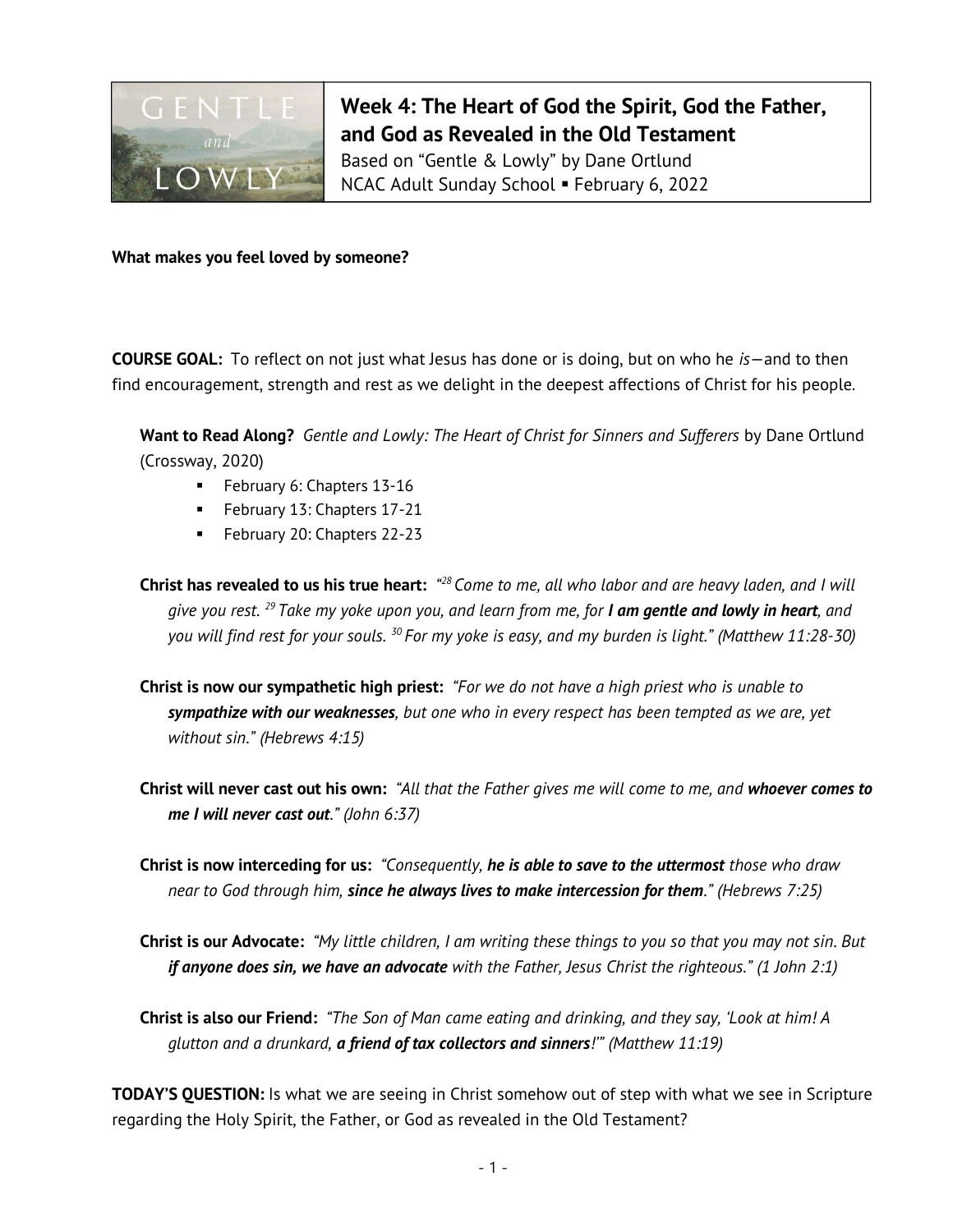## What is the role of the Holy Spirit? What does he actually do?

"What I propose…is that the Spirit makes the heart of Christ real to us: not just heard, but seen; not just seen, but felt; not just felt, but enjoyed. The Spirit takes what we read in the Bible and believe on paper about Jesus's heart and moves it from theory to reality, from doctrine to experience." (Ortlund, in Gentle and Lowly, p. 122)

" <sup>6</sup>But because I have said these things to you, sorrow has filled your heart. <sup>7</sup>Nevertheless, I tell you the truth: it is to your advantage that I go away, for if I do not go away, the Helper will not come to you. But if I go, I will send him to you." (Jesus, in John 16:6-7)

What is said or implied by Jesus about the advantage of the Holy Spirit for us?

"<sup>13</sup> When the Spirit of truth comes, he will guide you into all the truth, for he will not speak on his own authority, but whatever he hears he will speak, and he will declare to you the things that are to come.  $14$ He will glorify me, for **he will take what is mine and declare it to you**. <sup>15</sup> All that the Father has is mine; therefore I said that he will take what is mine and declare it to you." (Jesus, in John 16:13-15)

What do we learn here about the relationship between the work of the Holy Spirit and Jesus?

## WATCH VIDEO: SESSION 6a

"Now we have received not the spirit of the world, but the Spirit who is from God, that we might understand the things freely given us by God." (1 Corinthians 2:12)

"To grasp the role of the Holy Spirit, according to this text, we must bear in mind that the Greek word underlying *understood (oida*) should not be restricted to merely intellectual apprehension. This verb simply means 'to know,' and as is generally the case with the Bible's language of epistemology, knowing here is something holistic—not less than intellectual apprehension, but more. It is experiential knowing, the way you know the sun is warm when you stand with your face raised to the sky on a cloudless June day. Paul is saying that the Spirit has been given to us in order that we might know, way down deep, the endless grace of the heart of God." (Gentle and Lowly, p. 125)

Is it your experience that the Holy Spirit helps you to know deep down the love and grace of Christ? If so, how does this happen?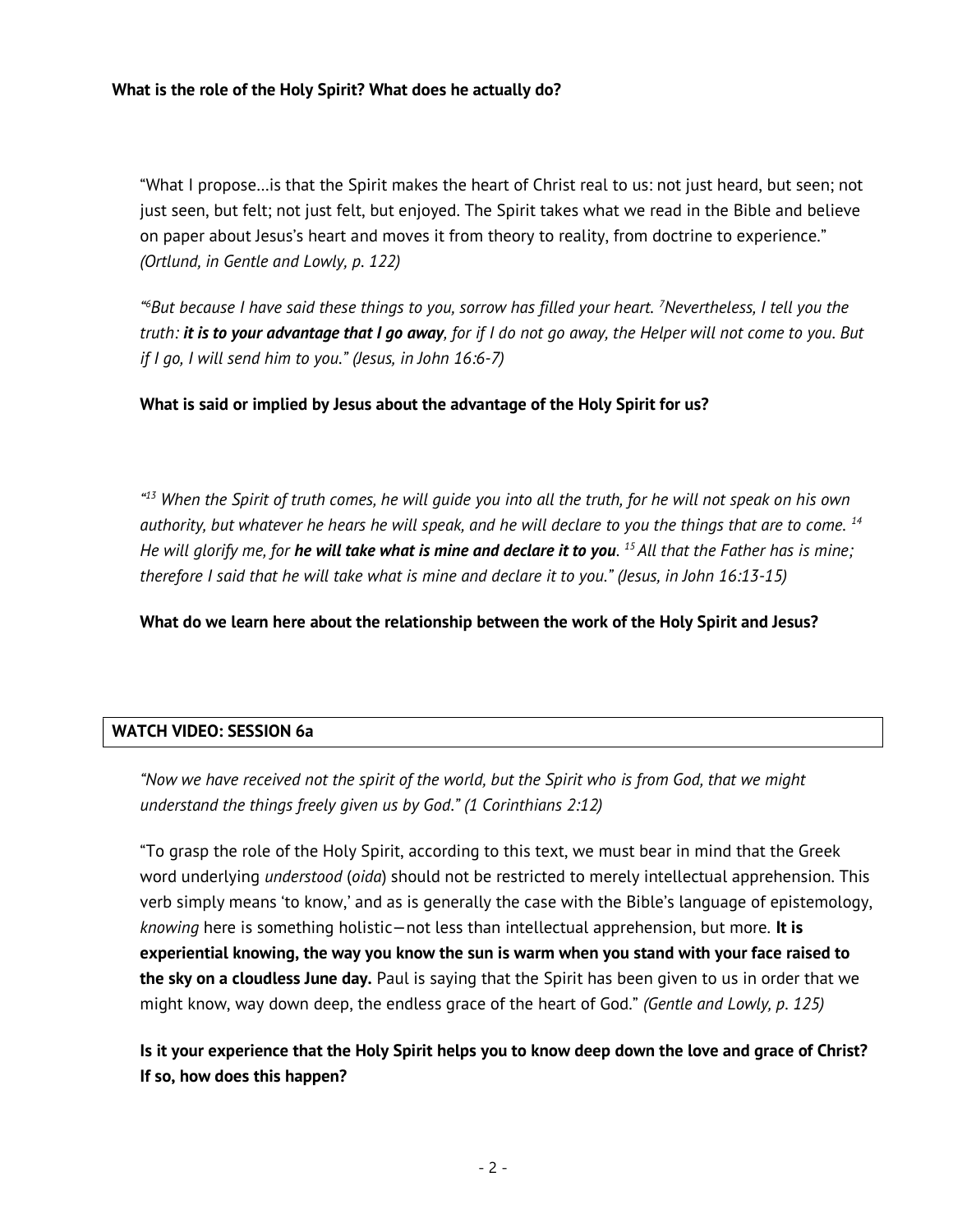What are some ways people view the character of the Father as different than that of the Son? What might make us prone to do this?

<sup>9</sup> Jesus said to him, "Have I been with you so long, and you still do not know me, Philip? **Whoever has** seen me has seen the Father. How can you say, 'Show us the Father'?  $^{10}$  Do you not believe that I am in the Father and the Father is in me? The words that I say to you I do not speak on my own authority, but the Father who dwells in me does his works." (John 14:9-10)

"Blessed be the God and Father of our Lord Jesus Christ, the Father of mercies and God of all comfort." (2 Corinthians 1:3)

What do we learn from these verses about God the Father? What does it mean that he is "the Father of mercies"?

"He is the Father of mercies. Just as a father begets children who reflect who he is, the divine Father begets mercies that reflect him.…To speak of God the Father as 'the Father of mercies' is to say that he is the one who multiplies compassionate mercies to his needful, wayward, messy, fallen, wandering people….'Father of mercies' is the Bible's way of taking us into the deepest recesses of who God the Father is. A correct understanding of the triune God is not that of a Father whose central disposition is judgment and a Son whose central disposition is love. The heart of both is one and the same; this is, after all, one God, not two." (Gentle and Lowly, pp. 129-130)

## WATCH VIDEO: SESSION 6b

"Who is God the Father? Just that: our Father. Some of us had great dads growing up. Others of us were horribly mistreated or abandoned by them. Whatever the case, the good in our earthly dads is a faint pointer to the true goodness of our heavenly Father, and the bad in our earthly dads is the photo negative of who our heavenly Father is. He is the Father of whom every human father is a shadow (Eph. 3:15)." (Gentle and Lowly, p. 132)

What are some ways that God the Father is better than any earthly father could ever be?

If we did not have a positive experience with our earthly father, what might help us develop a correct view of God as Father?